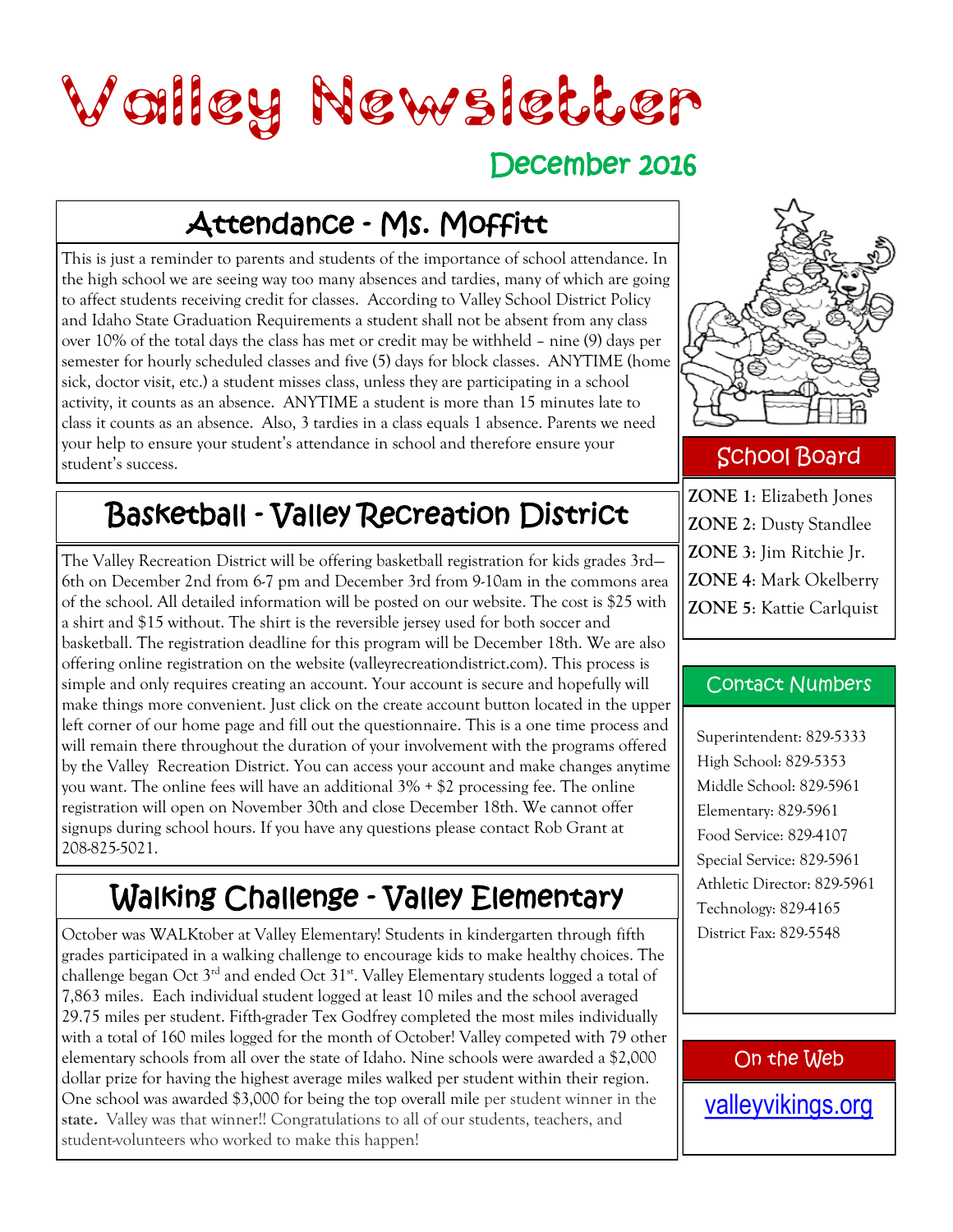#### Cross Country– Mr. Hunter

Wednesday, October 19<sup>th</sup>, the boys won their  $4<sup>th</sup>$  straight District Championship. Team scores were Valley 32, Castleford 45, Xavier Charter 74, Oakley 78. Ben Christensen lead the Vikings with a very close  $2^{nd}$ place finish behind Henry Raff of the Community School. Omar Recendez ( $7<sup>th</sup>$ ), Adam Elorrieta ( $8<sup>th</sup>$ ), Nikoli Carlquist (13<sup>th</sup>), Lucas Tryznka (20<sup>th</sup>), Javier Urias (22<sup>nd</sup>), Jonathan Meyer (23<sup>rd</sup>) were our top seven runners. We had eight of the twelve runners set season best times. Some of the biggest time improvements came from our running rookies, Seth Pauley, Masen Moffitt, Salvador Castro and from our seniors Kade Pincock and Nate Rogers. Kade and Nate have been the foundation of our team these last four years. Their efforts to improve themselves and their teammates exemplify what Cross Country is all about.



The girls team was lead by Kelsey Henry in 5th and Hannah Buschhorn in 8th. They both qualified individually for the state meet at the Portneuf Wellness Complex in Pocatello, October  $29<sup>th</sup>$ . We are proud of and happy for the improvements MarieSol Vivanco, Analine Gonzalez, and Mackenzie Dimond were able to make during the season. They will all be back next season.

Kelsey and Hannah ran well at the state meet. Hannah finished  $29<sup>th</sup>$  and Kelsey finished in the medals by getting  $12<sup>th</sup>$ . The boys team was able to put together a solid day and managed a surprise  $4<sup>th</sup>$  place finish. Ben nearly pulled off a come from behind victory finishing one second behind the  $1<sup>st</sup>$  place finisher. Ben's time was the  $21<sup>st</sup>$  fastest time of the day in all classifications and the fastest of all Magic Valley runners at the State Meet.

The team sends a big thank you to our parents, booster club, Ms. Moffitt, Mr. Hardy and the school board for treating us so well. We had a fun and rewarding season.

#### Book Fair– Mrs. Hunter

Thank you to everyone who supported the Valley School Library Book Fair in November. It was a success as always. Your library uses the funds generated from the fair to buy books and other supplies for your library. Thanks!

## Music Notes– Mr. Hanchey

Happy Holidays from the Music Department!!! It's the most wonderful time of the year again… Holiday Concerts. I hope your holiday season is off to a good start. In the music department, we are hard at work getting prepared for our Christmas Concerts this year. Get into the Christmas Spirit by coming to the first of our Christmas concerts this season, "Sleigh Rides and Christmas Trees," by the Jr. High and High Schools Bands on Friday, December 16th at 7:00pm. Our concert will feature exciting music including Leroy Anderson's Holiday Classic "Sleigh Ride", A Fantasy on "O Tannebaum" and many more surprises. At the end of the concert we will be having our second annual Valley Community Christmas Carol sing-along. Come out for an evening of fun music making. We hope to see you there!

The Elementary Christmas program this year will be a unique concert entitled a "Soldiers Christmas" to pay a special tribute to our veterans past and present and especially for those who have ever had to be away for the holidays. Come join for this musical tribute that combines exciting patriotic tunes, heart felt tributes and Christmas Carols to honor our Veterans and share the joys of the season. Our program is on Wednesday the 21st at 10:00am in the Old Gym. This program is sure to pull at your heart strings and warm you up with hope and cheer. Mark your calendars, invite any and all veterans you know, take the day off, or call in sick. The students and I really hope to see you there!!! Also, we would like to remind you of concert etiquette. Just like when you go to the movies please don't talk, try to stay seated at all times and please keep little ones as still and quiet as possible, that way everyone can hear the wonderful music our students are making. Thank you for leading by example.

As part of the our special tribute this year we would like to invite all Elementary students to bring a copy of a picture or a copy of a collage of pictures of Veterans that have played an important role in their families life (family members, friends, neighbors, etc.). We will be using the copies during one of our special tributes to honor our veterans. Please make sure to work with students on their singing parts and also please make sure your 5th graders are practicing their Christmas recorder songs.